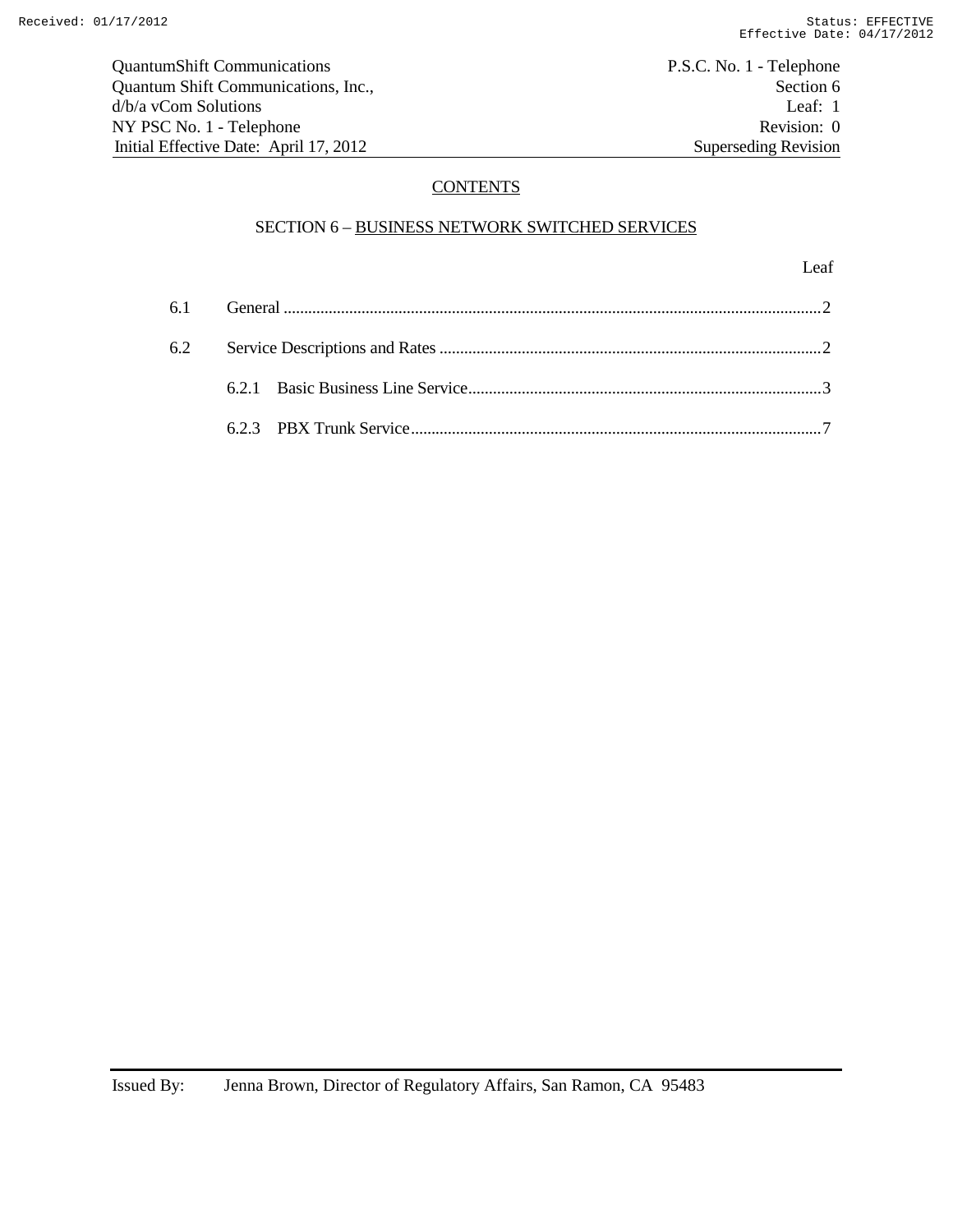QuantumShift Communications P.S.C. No. 1 - Telephone Quantum Shift Communications, Inc., Section 6 d/b/a vCom Solutions Leaf: 2 NY PSC No. 1 - Telephone Revision: 0 Initial Effective Date: April 17, 2012 Superseding Revision

#### SECTION 6 - BUSINESS NETWORK SWITCHED SERVICES

#### 6.1 GENERAL

Network Switched Service provide a business customer with a connection to the Company's switching network which enables the customer to:

- a) receive calls from other stations on the public switched telephone network;
- b) access the Company's local calling service;
- c) access the Company's operators and business office for service related assistance; access toll-free telecommunications service such as 800 NPA; and access 911 service for emergency calling; and
- d) access the service of providers of interexchange service. A customer may presubscribe to such provider's service to originate calls on a direct dialed basis or to receive 800 service from such provider, or may access a provider on an ad hoc basis by dialing the provider's Carrier Identification Code (10XXX).

Network Switched Service is provided via one or more channels terminated at the customer's premises. Each Network Switched Service channel corresponds to one or more analog, voice-grade telephonic communications channels that can be used to place or receive one call at a time.

Connection charges as described in Section 3 apply to all service on a one-time basis unless waived pursuant to this Tariff.

### 6.2 SERVICE DESCRIPTIONS AND RATES

The following Business Access Service Options are offered:

Basic Business Line Service PBX Trunks

Basic Business Line Service, and PBX trunks are offered with flat rate local service.

All Network Switched Service may be connected to customer-provided terminal equipment such as station sets, PBX systems, or facsimile machines. Service may be arranged for two-way calling, inward calling only or outward calling only.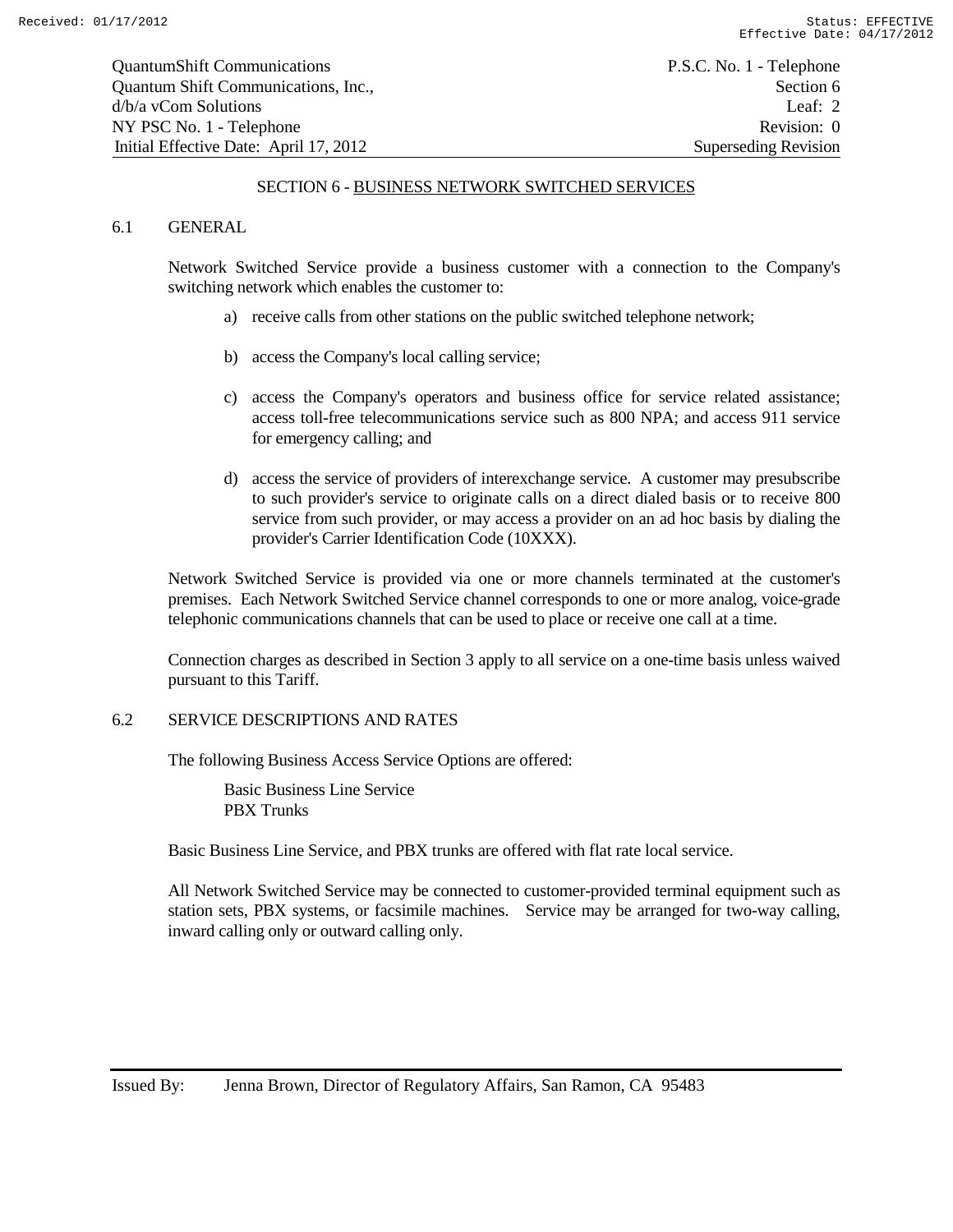QuantumShift Communications P.S.C. No. 1 - Telephone Quantum Shift Communications, Inc.,<br>  $d/b/a$  vCom Solutions<br>
Leaf: 3  $d/b/a$  vCom Solutions NY PSC No. 1 - Telephone Revision: 0 Initial Effective Date: April 17, 2012 Superseding Revision

### SECTION 6 - BUSINESS NETWORK SWITCHED SERVICES (Cont'd)

### 6.2 SERVICE DESCRIPTIONS AND RATES (Cont'd)

- 6.2.1 Basic Business Line Service
	- .1 General

Basic Business Line Service provides a customer with a one or more analog, voicegrade telephonic communications channel that can be used to place or receive one call at a time. Local calling service is available at a flat rate included in the line price, or on a message usage basis. Basic Business Lines are provided for connection of customer-provided single-line terminal equipment such as station sets or facsimile machines.

Each Basic Business Line has the following characteristics:

| Terminal Interface: | 2-wire                                                          |
|---------------------|-----------------------------------------------------------------|
| Signaling Type:     | Loop start                                                      |
| Pulse Types:        | Dual Tone Multifrequency (DTMF)                                 |
| Directionality:     | Two-Way, In-Only, or Out-Only, at the<br>option of the customer |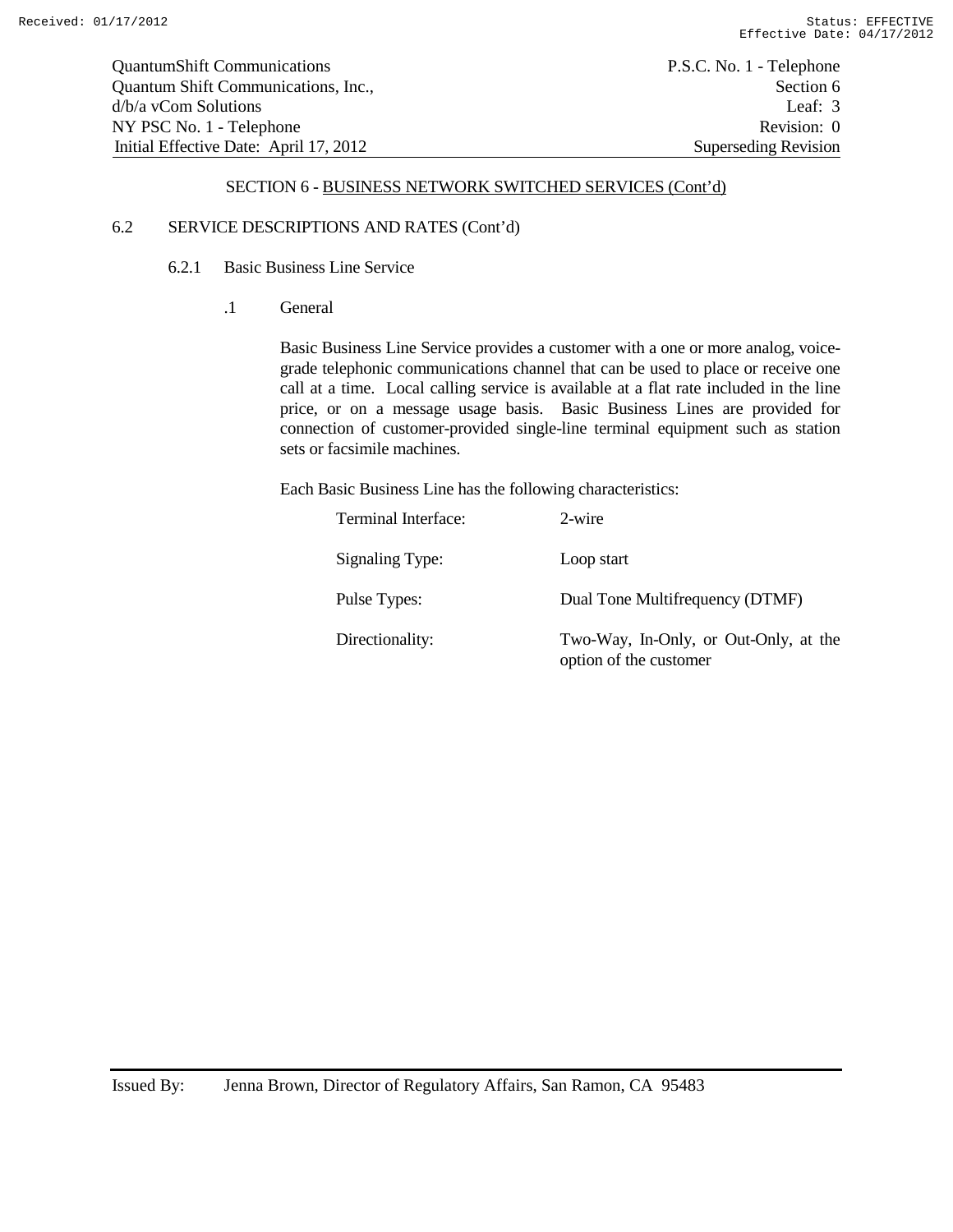QuantumShift Communications P.S.C. No. 1 - Telephone Quantum Shift Communications, Inc.,<br>  $d/b/a$  vCom Solutions<br>
Leaf: 4  $d/b/a$  vCom Solutions NY PSC No. 1 - Telephone Revision: 0 Initial Effective Date: April 17, 2012 Superseding Revision

#### SECTION 6 - BUSINESS NETWORK SWITCHED SERVICES (Cont'd)

### 6.2 SERVICE DESCRIPTIONS AND RATES (Cont'd)

- 6.2.1 Basic Business Line Service (Cont'd)
	- .2 Flat Rate Basic Business Line Service
		- .1 Description

Service to points within the local calling area is included in the charge for Flat Rate Service. Local calling areas are as specified in Section 10.

.2 Recurring and Nonrecurring Charges

In addition to the nonrecurring charges listed below, service order charges apply as described in Section 3 of this tariff.

|                                                                           | Minimum | Maximum |
|---------------------------------------------------------------------------|---------|---------|
| Nonrecurring Connection Charge:                                           | \$10.00 | \$80.00 |
| <b>Monthly Recurring Charges:</b>                                         |         |         |
| - Each Service Line                                                       | \$10.00 | \$70.00 |
| <b>Custom Calling Features</b><br>(per line, per month)<br>- Each feature | \$1.00  | \$10.00 |
| <b>CLASS</b> Features<br>(per line, per month)                            |         |         |
| - Each feature                                                            | \$3.00  | \$10.00 |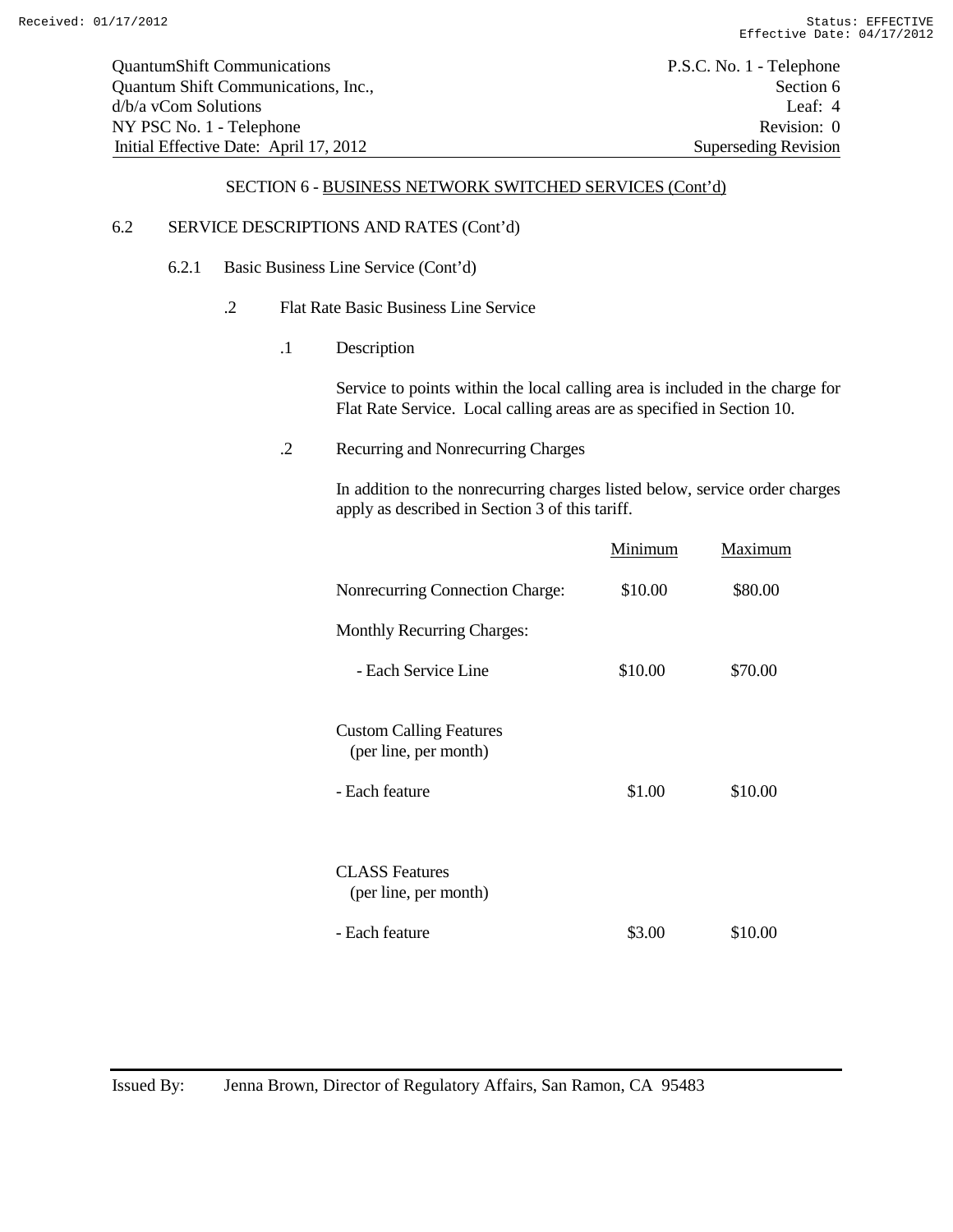QuantumShift Communications P.S.C. No. 1 - Telephone Quantum Shift Communications, Inc.,<br>  $d/b/a$  vCom Solutions<br>
Leaf: 5  $d/b/a$  vCom Solutions NY PSC No. 1 - Telephone Revision: 0 Initial Effective Date: April 17, 2012 Superseding Revision

#### SECTION 6 - BUSINESS NETWORK SWITCHED SERVICES (Cont'd)

### 6.2 SERVICE DESCRIPTIONS AND RATES (Cont'd)

- 6.2.1 Basic Business Line Service (Cont'd)
	- .3 Message Rate Basic Business Line Service
		- .1 Description

Calls to points within the local exchange area are charged on the basis of the number of completed calls originating from the customer's service in addition to a base monthly charge. Local calling areas are as specified in Section 10.

.2 Recurring and Nonrecurring Charges

Charges for each Message Rate Service line include a monthly recurring Base Service Charge and usage charges for completed calls originated from the customer's line based on the total number of calls during the billing period. In addition to the nonrecurring charges listed below, service order charges apply as described in Section 3 of this tariff.

|                                                          | Minimum | Maximum |
|----------------------------------------------------------|---------|---------|
| Nonrecurring Connection Charge:                          | \$1.00  | \$50.00 |
| <b>Monthly Recurring Charges:</b>                        |         |         |
| - Each Base Service Line                                 | \$1.00  | \$25.00 |
| <b>Custom Calling Features:</b><br>(per line, per month) |         |         |
| - Each feature                                           | SO 25   | \$10.00 |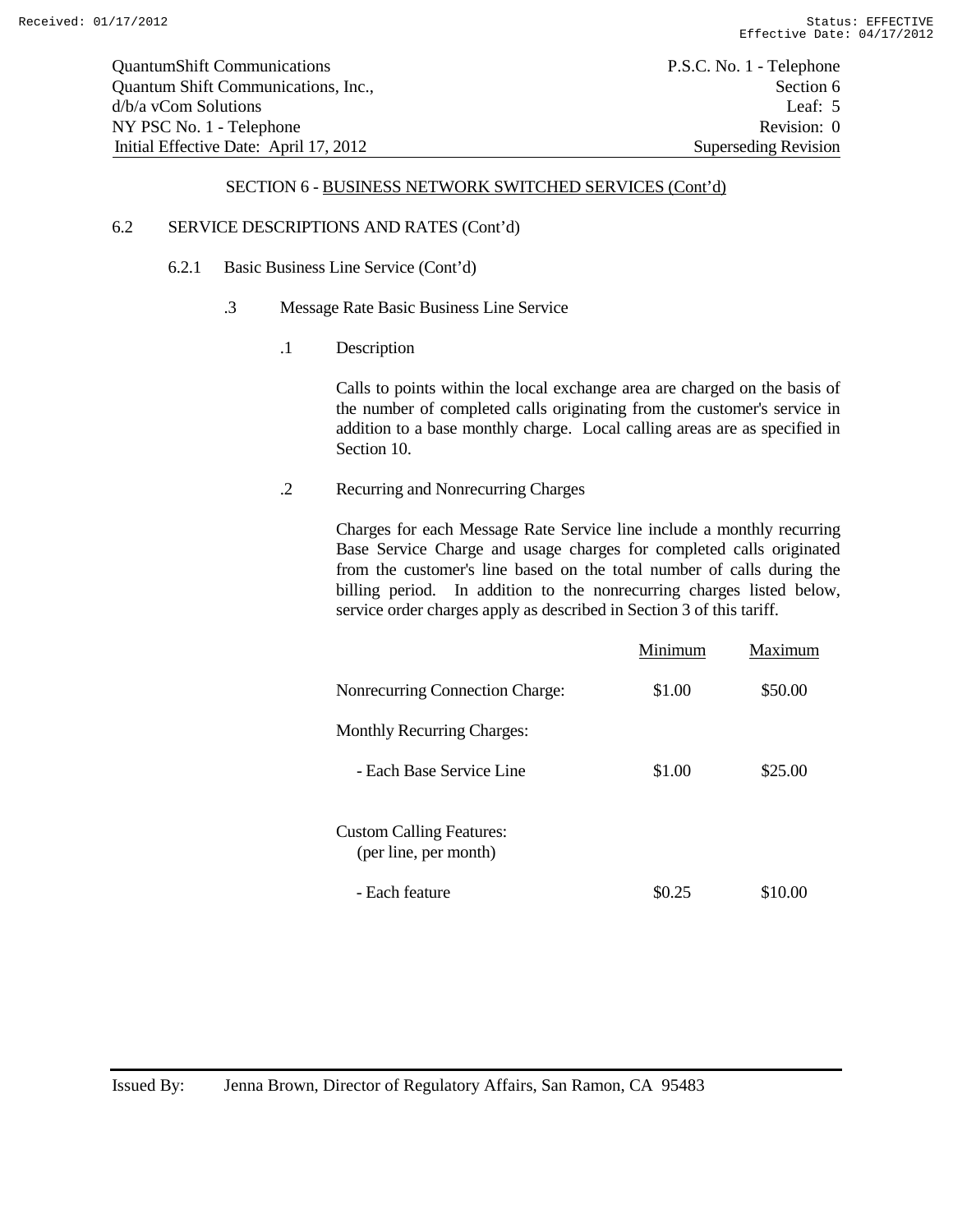QuantumShift Communications P.S.C. No. 1 - Telephone Quantum Shift Communications, Inc.,<br>  $d/b/a$  vCom Solutions<br>
Leaf: 6 d/b/a vCom Solutions NY PSC No. 1 - Telephone Revision: 0<br>
Initial Effective Date: April 17, 2012 Superseding Revision: 0 Initial Effective Date: April 17, 2012

### SECTION 6 - BUSINESS NETWORK SWITCHED SERVICES (Cont'd)

## 6.2 SERVICE DESCRIPTIONS AND RATES (Cont'd)

- 6.2.1 Basic Business Line Service (Cont'd)
	- .3 Message Rate Basic Business Line Service (Cont'd)
		- .2 Recurring and Nonrecurring Charges (Cont'd)

| <b>CLASS Features</b><br>(per line, per month) | Minimum | Maximum |
|------------------------------------------------|---------|---------|
| - Each feature                                 | \$1.00  | \$10.00 |

.3 Message Usage Charges

|             | Minimum | Maximum |
|-------------|---------|---------|
| Per Message | \$.010  | \$.15   |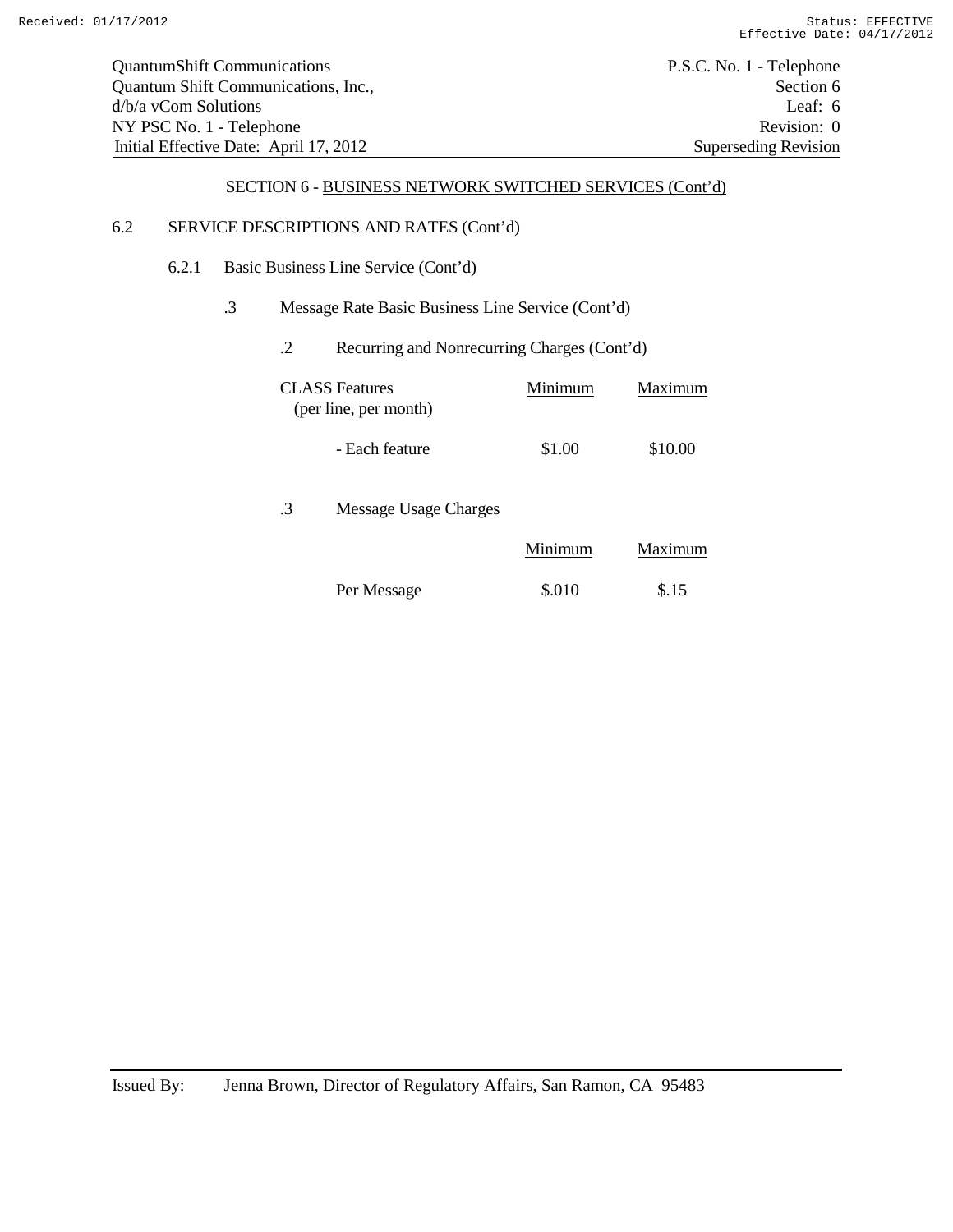QuantumShift Communications P.S.C. No. 1 - Telephone Quantum Shift Communications, Inc., d/b/a vCom Solutions Leaf: 7 NY PSC No. 1 - Telephone Revision: 0 Initial Effective Date: April 17, 2012 Superseding Revision

#### SECTION 6 - BUSINESS NETWORK SWITCHED SERVICES (Cont'd)

### 6.2 SERVICE DESCRIPTIONS AND RATES (Cont'd)

- 6.2.3 PBX Trunk Service
	- .1 General

Analog and/or digital PBX trunks are provided for connection of customerprovided PBX terminal equipment. Analog trunks are delivered on a DS0 level and digital trunks are delivered at the DS1 level. All trunks are equipped with multiline hunting.

DID service allows callers to reach the called party without going through a PBX attendant. DOD service allows end users to dial outside of a PBX system without going through the PBX attendant to get access to an outside line. Digital trunks cannot be two-way trunks, but must be ordered as with either Direct Inward Dialing (DID) or Direct Outward Dialing (DOD).

For DID configured PBX trunks additional charges apply for Direct Inward Dial Station numbers.

Each Analog Trunk has the following characteristics:

| Terminal Interface: | 2-wire or 4-wire, as required for the<br>provision of service |
|---------------------|---------------------------------------------------------------|
| Signaling Type:     | Loop, Ground, E&M I, II, III                                  |
| Pulse Type:         | Dual Tone Multi-Frequency (DTMF)                              |
| Directionality:     | In-Coming Only (DID), Out-Going Only<br>(DOD), or Two-Way     |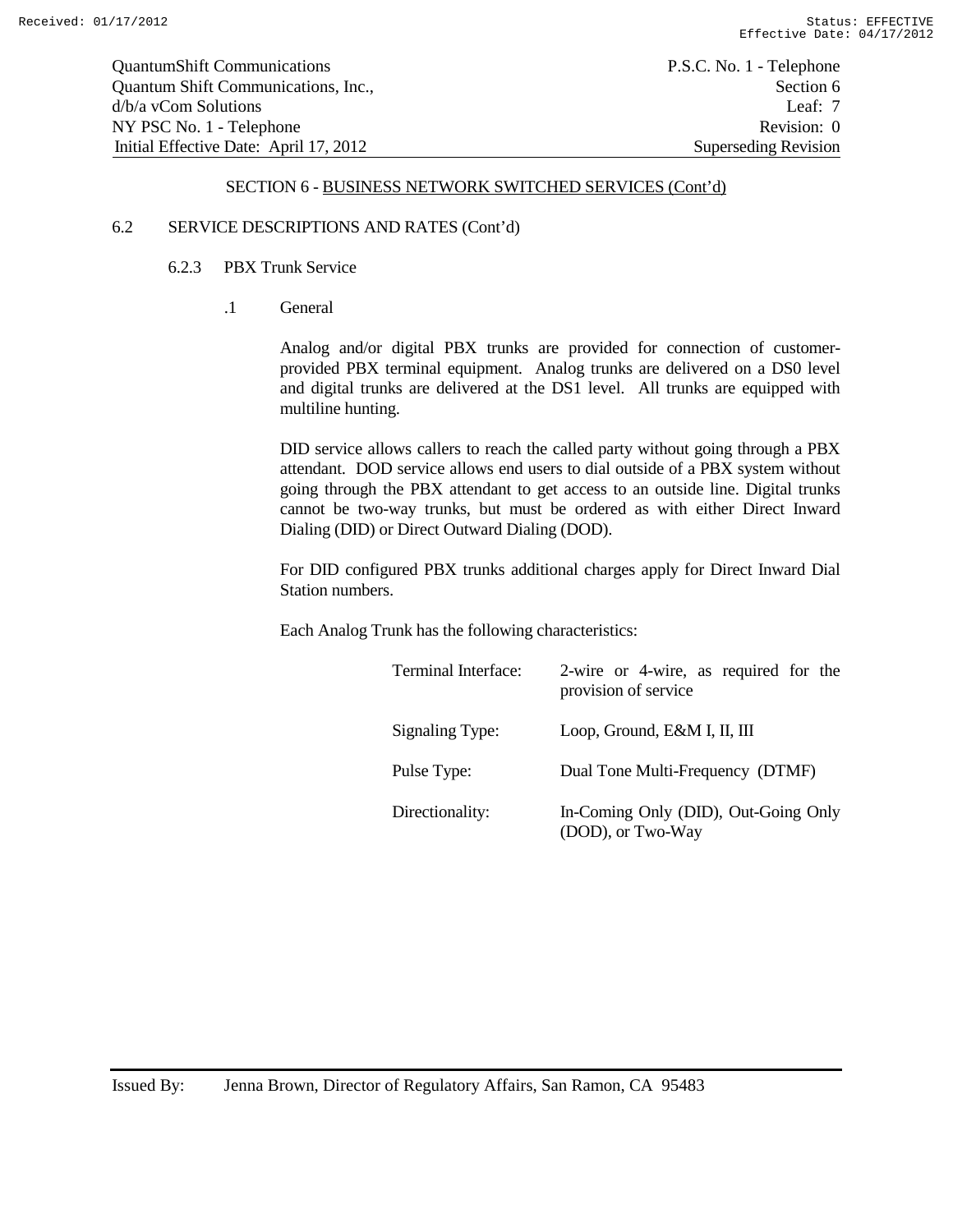QuantumShift Communications P.S.C. No. 1 - Telephone Quantum Shift Communications, Inc.,<br>  $d/h/a$  vCom Solutions<br>
Leaf: 8  $d/b/a$  vCom Solutions NY PSC No. 1 - Telephone Revision: 0 Initial Effective Date: April 17, 2012 Superseding Revision

#### SECTION 6 - BUSINESS NETWORK SWITCHED SERVICES (Cont'd)

### 6.2 SERVICE DESCRIPTIONS AND RATES (Cont'd)

- 6.2.3 PBX Trunk Service (Cont'd)
	- .2 Flat Rate Analog PBX Trunks
		- 1. General

Service to points within the local calling area is included in the charge for Flat Rate Analog PBX Trunk Service. Local calling areas are as specified in Section 10.

.2 Recurring and Nonrecurring Charges

In addition to the nonrecurring charges listed below, service order charges apply as described in Section 3 of this tariff.

|                                   | Minimum | Maximum |
|-----------------------------------|---------|---------|
| <b>Monthly Recurring Charges:</b> | \$10.00 | \$75.00 |
| <b>Terminal Numbers:</b>          |         |         |
| 1-10 lines in terminal group      | \$5.00  | \$15.00 |
| 11-20 lines in terminal group     | \$10.00 | \$25.00 |
| $21 +$ lines in terminal group    | \$15.00 | \$30.00 |
|                                   |         |         |

- .3 Message Rate Analog PBX Trunks
	- .1 Description

Message Rate Analog PBX Trunks provide the customer with a single, analog, voice grade telephonic communications channel which can be used to place or receive one call at a time. Local calls on two-way trunks and DOD trunks are billed on a message rate basis. DID trunks are arranged for one-way inward calling only.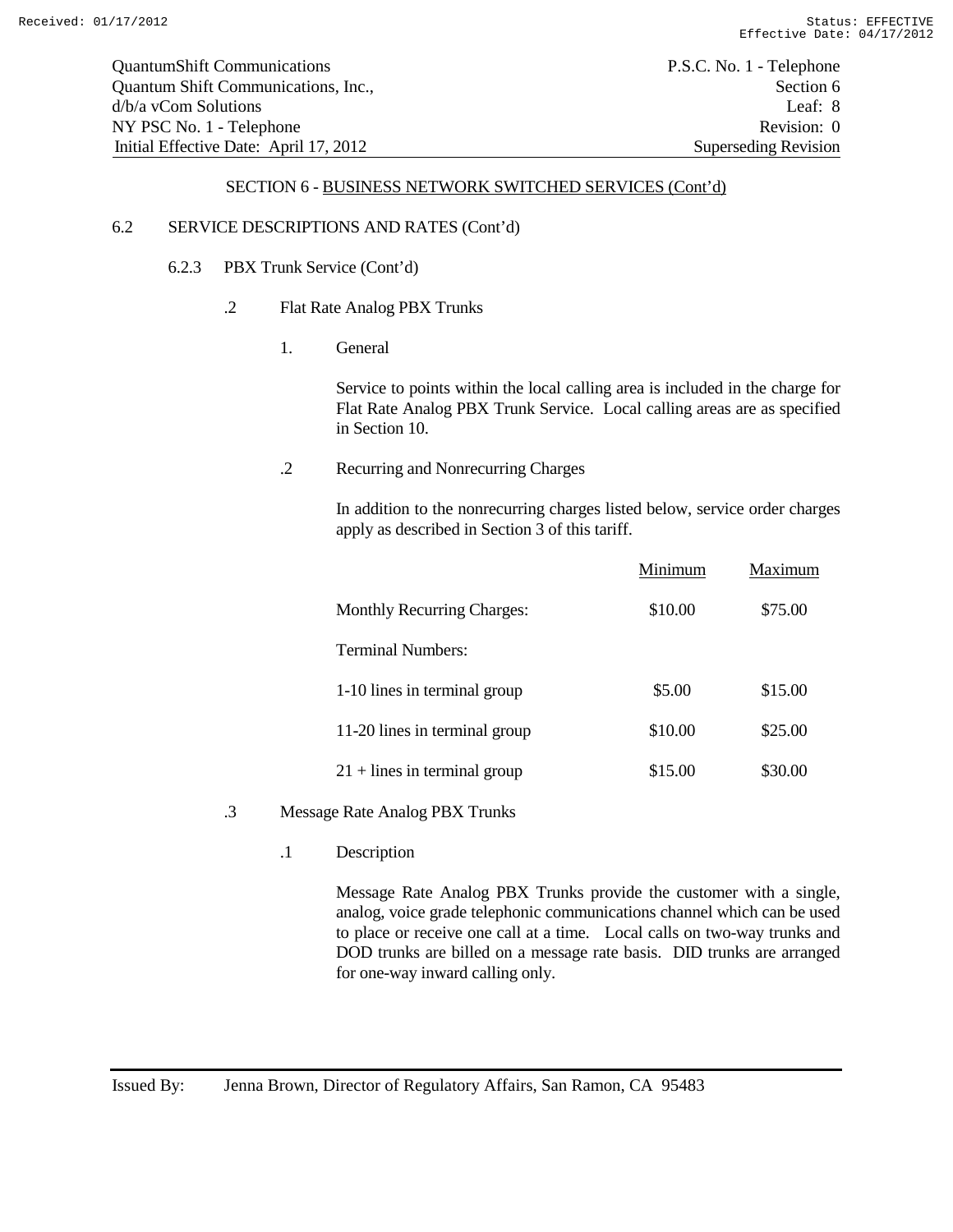QuantumShift Communications P.S.C. No. 1 - Telephone Quantum Shift Communications, Inc.,<br>  $d/b/a$  vCom Solutions<br>
Leaf: 9  $d/b/a$  vCom Solutions NY PSC No. 1 - Telephone Revision: 0 Initial Effective Date: April 17, 2012 Superseding Revision

### SECTION 6 - BUSINESS NETWORK SWITCHED SERVICES (Cont'd)

### 6.2 SERVICE DESCRIPTIONS AND RATES (Cont'd)

- 6.2.3 PBX Trunk Service (Cont'd)
	- .3 Message Rate Analog PBX Trunks (Cont'd)
		- .2 Recurring and Nonrecurring Charges

In addition to the nonrecurring charges listed below, service order charges apply as described in Section 3 of this tariff. Charges for each Message Rate PBX Truck include a monthly recurring Base Service Charge and usage charges for completed calls originated from the customer's lines based on the total number of calls during the billing period. Local calling areas are as specified in Section 10.

|                                   | Minimum | Maximum |
|-----------------------------------|---------|---------|
| Nonrecurring Connection Charge:   | \$1.00  | \$50.00 |
| <b>Monthly Recurring Charges:</b> |         |         |
| - Each Trunk                      | \$5.00  | \$25.00 |
| <b>Terminal Numbers:</b>          |         |         |
| 1-10 lines in terminal group      | \$5.00  | \$15.00 |
| 11-20 lines in terminal group     | \$10.00 | \$25.00 |
| $21 +$ lines in terminal group    | \$15.00 | \$30.00 |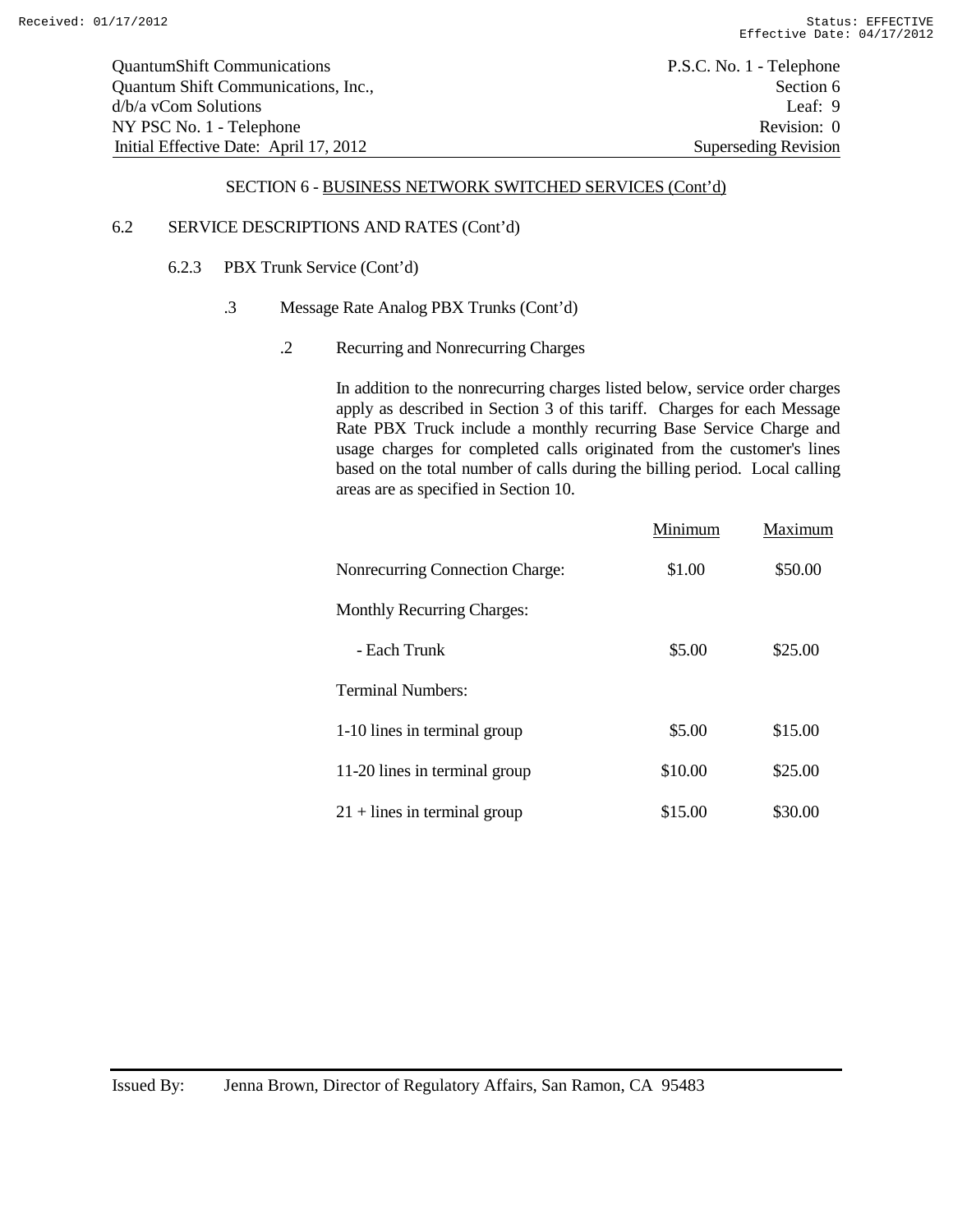QuantumShift Communications P.S.C. No. 1 - Telephone Quantum Shift Communications, Inc.,<br>  $d/b/a$  vCom Solutions<br>
Leaf: 10 d/b/a vCom Solutions NY PSC No. 1 - Telephone Revision: 0<br>
Initial Effective Date: April 17, 2012 Superseding Revision: 0 Initial Effective Date: April 17, 2012

### SECTION 6 - BUSINESS NETWORK SWITCHED SERVICES (Cont'd)

## 6.2 SERVICE DESCRIPTIONS AND RATES (Cont'd)

6.2.3 PBX Trunk Service (Cont'd)

| .3<br>Message Rate Analog PBX Trunks (Cont'd) |  |  |  |
|-----------------------------------------------|--|--|--|
|-----------------------------------------------|--|--|--|

.3 Message Usage Charges

|                    | Minimum | Maximum |
|--------------------|---------|---------|
| Per Message Charge | \$0.010 | \$0.15  |

.4 Analog DID Trunks

|                                       | Minimum | Maximum |
|---------------------------------------|---------|---------|
| Nonrecurring Connection Charge        | \$10.00 | \$60.00 |
| Monthly Recurring Charges (per trunk) | \$5.00  | \$35.00 |
| <b>DID Station Numbers</b>            |         |         |
| - Each Group of 20                    | \$1.00  | \$6.00  |
| - Each Group of 100                   | \$12.00 | \$26.00 |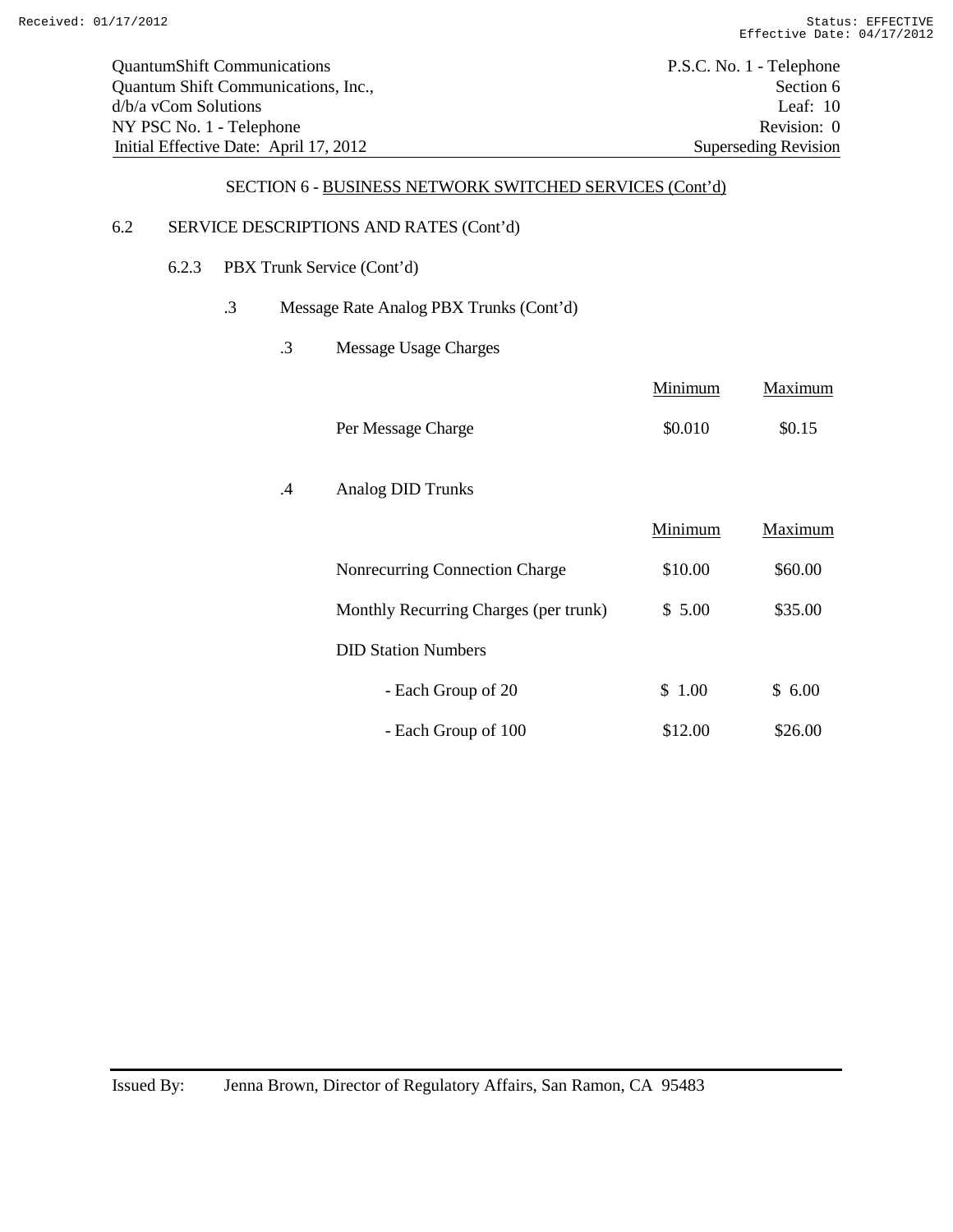QuantumShift Communications P.S.C. No. 1 - Telephone Quantum Shift Communications, Inc.,<br>  $d/b/a$  vCom Solutions<br>
Leaf: 11  $d/b/a$  vCom Solutions NY PSC No. 1 - Telephone Revision: 0 Initial Effective Date: April 17, 2012 Superseding Revision

#### SECTION 6 - BUSINESS NETWORK SWITCHED SERVICES (Cont'd)

### 6.2 SERVICE DESCRIPTIONS AND RATES (Cont'd)

- 6.2.3 PBX Trunk Service (Cont'd)
	- .5 Digital PBX Trunk Service
		- .1 Description

Digital PBX Trunk Service provide a customer with connection to the Company switch via a DS1 digital fiber optic transmission facility operating at 1.544 Mbps and time division multiplexed into 24 analog voice grade telephonic communications channels. Digital PBX Trunks are provided for connection of customer-provided PBX equipment to the Company switch. Each Digital PBX Trunk has the following characteristics:

| Terminal Interface:   | Channel Bank or DSX-1 panel                                  |
|-----------------------|--------------------------------------------------------------|
| Signaling Type:       | Loop, Ground, E&M I, II, III                                 |
| Start Dial Indicator: | Immediate Wink, Delay Dial, Dial Tone                        |
| Pulse Type:           | Dual Tone Multi-Frequency (DTMF)                             |
| Directionality:       | In-Coming or Out-Going Only, as<br>specified by the customer |

Service to points within the local calling area is included in the charge for Digital PBX Trunk Service. Local calling areas are as specified in Section 9.